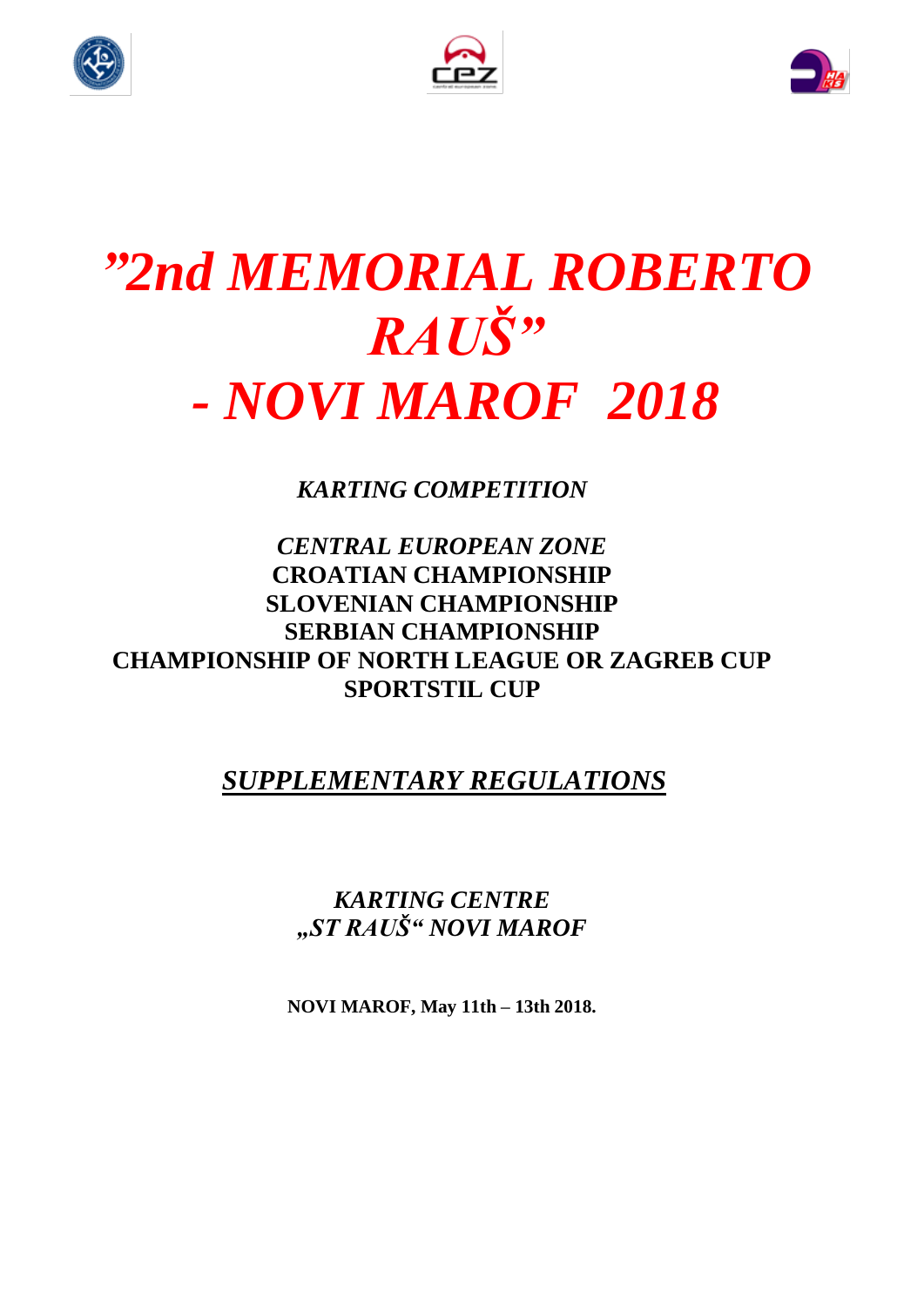

**\_\_\_\_\_\_\_\_\_\_\_\_\_\_\_\_\_\_\_\_\_\_\_\_\_\_\_\_\_\_\_\_\_\_\_\_\_\_\_\_\_\_\_\_\_\_\_\_\_\_\_\_\_\_\_\_\_\_\_\_\_\_\_\_\_\_\_\_\_\_\_\_\_\_\_\_\_\_\_\_\_\_\_\_\_\_**

**\_\_\_\_\_\_\_\_\_\_\_\_\_\_\_\_\_\_\_\_\_\_\_\_\_\_\_\_\_\_\_\_\_\_\_\_\_\_\_\_\_\_\_\_\_\_\_\_\_\_\_\_\_\_\_\_\_\_\_\_\_\_\_\_\_\_\_\_\_\_\_\_\_\_\_\_\_\_\_\_\_\_\_\_\_\_**

## *PROGRAMME AND TIME SCHEDULE*

MONDAY, 16. April 2018 Initial date for entries

THURSDAY, 10. May 2018. g. Date of publication of final

#### **FRIDAY, 11. May 2018**

FREE PRACTICES (fee 250,00 kn / 34 **€**) from 10,00 to 18,00 h

**SATURDAY, 12. May 2018**

FREE PRACTICES (fee 250,00 kn / 34 **€**) from 10,00 to 18,00 h

ADMINISTRATIVE CHECKS (regular term) from 18,00 to 19,00 h (all classes)

*SUNDAY, 13. May 2018*

#### **S C H E D U L E:**

| $07,00 - 08,00$ |                                | ADMINISTRATIVE AND MEDICAL CHECKS – (extra term– 17 $\epsilon$ ) |  |  |
|-----------------|--------------------------------|------------------------------------------------------------------|--|--|
| $07,00 - 07,30$ |                                | CLASSES 3, 4, 5, 6, 7, 8 and 9                                   |  |  |
| $07,40 - 08,00$ | CLASSES 1 and 2                |                                                                  |  |  |
| 08.30           | 1. Stewards meeting            |                                                                  |  |  |
| 08,45           |                                | <b>Publication of Starting list</b>                              |  |  |
| $08,00 - 11,55$ | <b>Official time practices</b> |                                                                  |  |  |
| $08,00 - 08,10$ | Classes $8 & 9$                | $-KZ$ 2 / KZ2 MASTER                                             |  |  |
| $08,12-08,22$   |                                | Classes 6 & 7 $-$ ROTAX DD2 / MASTER                             |  |  |
| $08,24 - 08,34$ | Class 5                        | - ROTAX SENIOR                                                   |  |  |
| $08,36 - 08,46$ | Class 4                        | $-$ ROTAX JUNIOR                                                 |  |  |
| $08,48 - 08,58$ | Class 3                        | $-$ ROTAX MINI & MINIKART                                        |  |  |
| $09,00 - 09,10$ | Class 2                        | – ROTAX MICRO                                                    |  |  |
| $09,12-09,22$   | Class 1                        | – BABY KART                                                      |  |  |

WEDNESDAY, 02. May 2018 Closing date for regular entry fee

TUESDAY, 8. May 2018. End of regular date for entries double entry fee

TUESDAY, 14. May 2018 Date of publication of temporary entry list

Entry list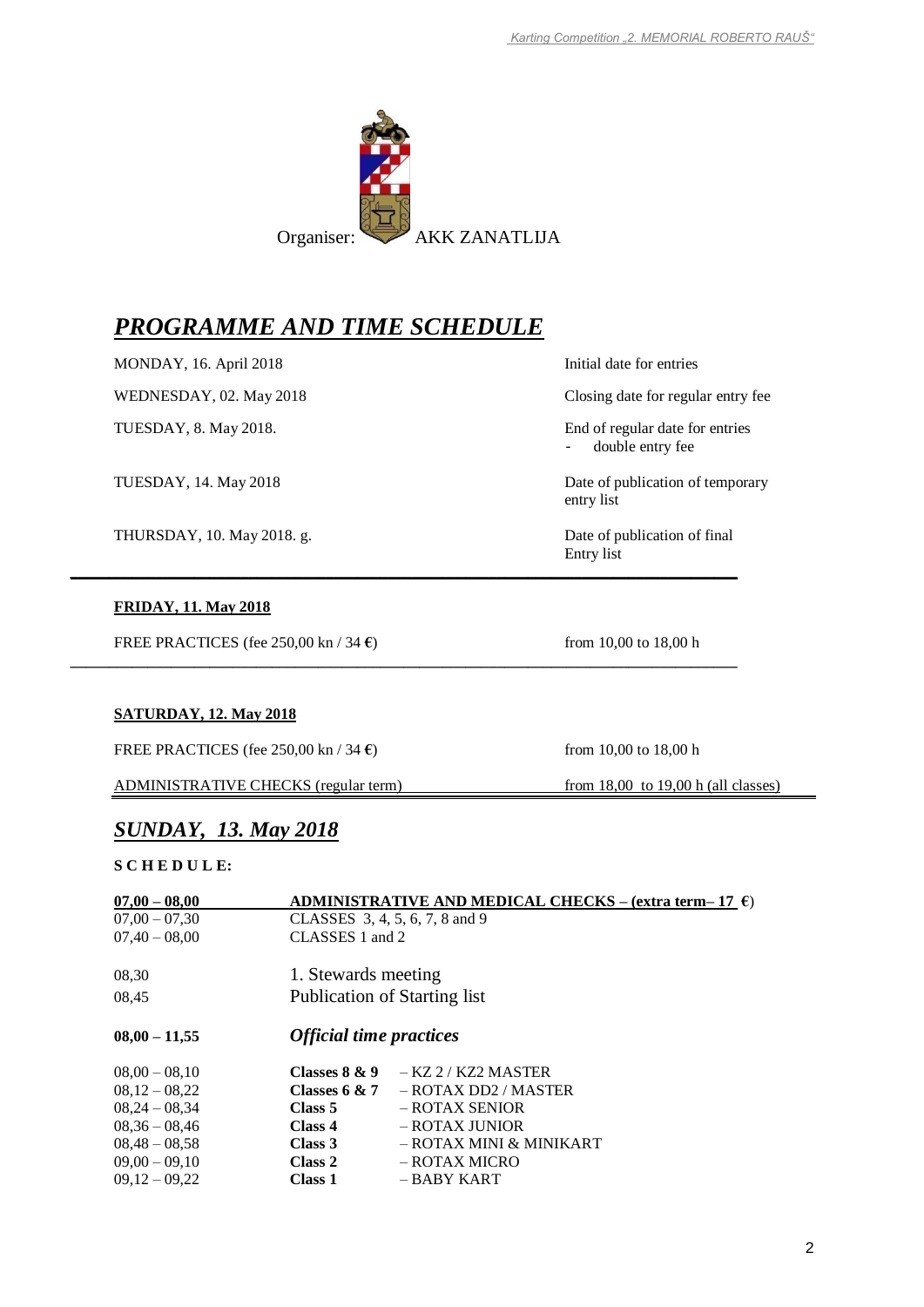#### **10,00 h DRIVER's BRIEFING**

#### **DRAW FOR CLASS BABYKART**

#### **TIME PRACTICES FOR STARTING POSITIONS**

| $10,45 - 10,55$ | Class 2             | - ROTAX MICRO                                           |
|-----------------|---------------------|---------------------------------------------------------|
| $10,57 - 11,07$ | Class $3$           | - ROTAX MINI & MINIKART                                 |
| $11,09 - 11,19$ | Class 4             | - ROTAX JUNIOR                                          |
| $11,21 - 11,31$ | Class $5$           | - ROTAX SENIOR                                          |
| $11,33 - 11,43$ | Classes $6 & 7$     | - ROTAX DD2 / MASTER                                    |
| $11,45 - 11,55$ | Classes $8 & 9$     | - KZ 2 & KZ 2 MASTER                                    |
| $12,30$ sati    |                     | Announcement of the starting positions for the 1st race |
| $12,30$ sati    | 2. Stewards meeting |                                                         |

**13,05 sati** *OPENING CEREMONY*

### *RACES:*

| 1.<br><b>RACES</b> |                     |                                                                                  | 2. RACE |
|--------------------|---------------------|----------------------------------------------------------------------------------|---------|
| 13,15              | Class 1             | $-$ BABY KART                                                                    | 16,10   |
| 13,30              | Class 2             | – ROTAX MINI & MICRO                                                             | 16,20   |
| 13,50              | Class 3             | – ROTAX MINI / MINIKART                                                          | 16,40   |
| 14,10              | Class 4             | – ROTAX JUNIOR                                                                   | 17,00   |
| 14,30              | Class 5             | - ROTAX SENIOR                                                                   | 17,20   |
| 14,50              | Classes $6 & 7$     | - ROTAX DD2/ MASTER                                                              | 17,40   |
| 15,10              | Classes $8 & 9$     | - $KZ 2 & KZ 2$ MASTER                                                           | 18,00   |
| 18,40              | results             | Publication of the temporary results and prize giving according to the temporary |         |
| 19,00              | 3. Stewards meeting |                                                                                  |         |
| 19.30              |                     | PUBLICATION OF THE FINAL RESULTS                                                 |         |

## **ORGANISATION**

"AKK Zanatlija" from Zagreb is Organiser of the International Karting Competition from May 11th to May 13th 2018 in Novi Marof (Croatia) under the title: "2nd Memorial Roberto Rauš".

Co-organiser in tehnical part of the event are: Auto moto karting club "Cobra" Virovitica.

Competition is inscribed in CCKF Karting Calendar for the year 2018 and it counts for the:

- Central European Zone CEZ Championship
- Croatian Championship
- Slovenian Championship
- Serbian Championship
- Championship of North League or Cup of City of Zagreb
- Sportstil Cup

Competition is zone event and licensed drivers from the CEZ ASN's can participate with the right to the points. Competition will be run in compliance with ISC, CEZ and CCKF Sporting Regulations of karting sport for 2018 and Appendix, CEZ and CCKF Technical Regulations of karting sport and Appendix, and these Supplementary Regulations.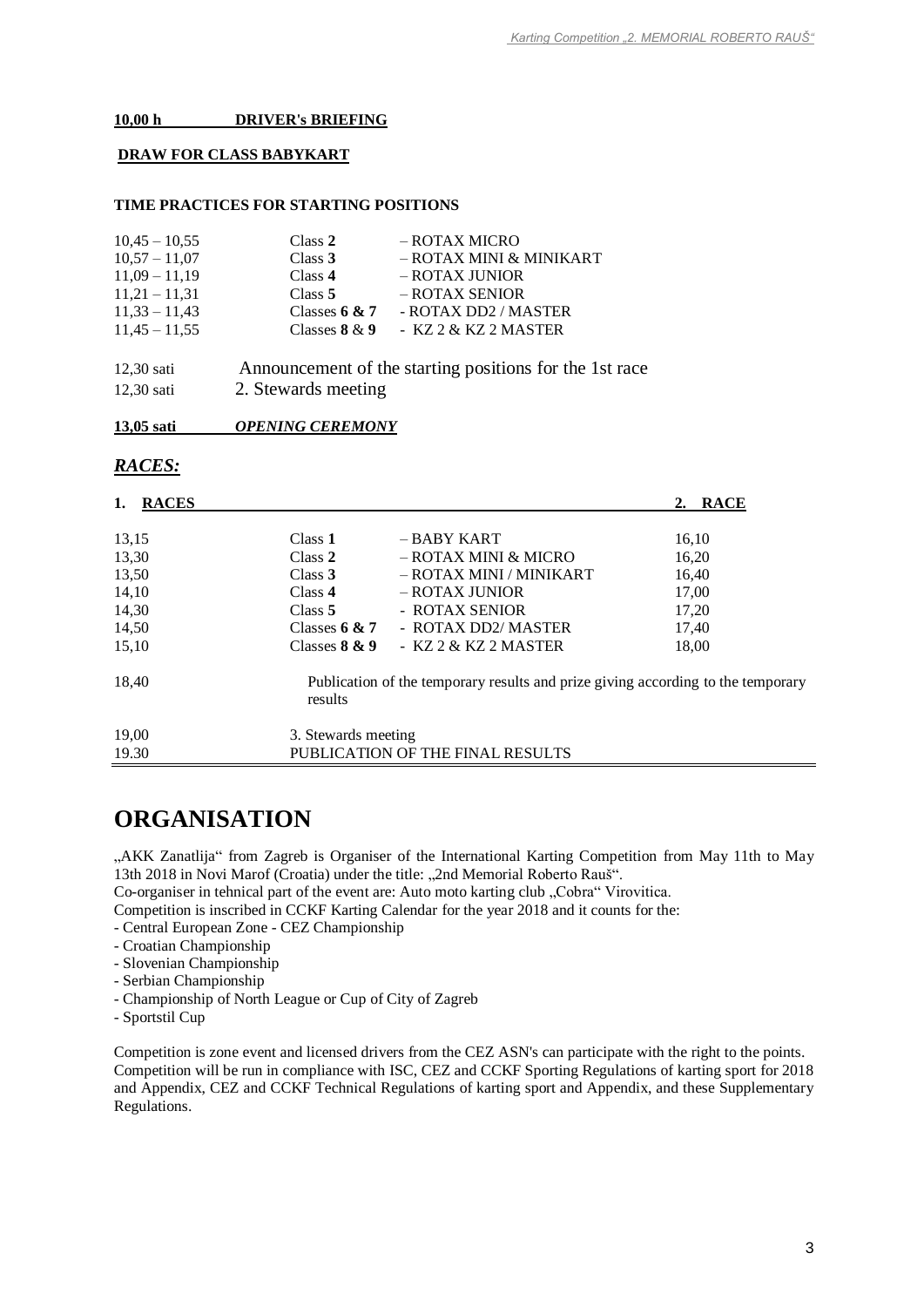## *ORGANISATION COMMITTEE*

Chairman: Vladimir Zadravec Deputy Chairman Boris Rauš

Members: Ivan Pokos, Čedo Ciglenečki, Boris Gorup, Marijan Horvatović, Zdenko Merlić, Zvonko Šavorić, Sanda Tolić, Marin Vuković

## *OFFICIALS*

| Chairman of the Stewards                       | JANDRE ŠIRINIĆ           | S2287             |
|------------------------------------------------|--------------------------|-------------------|
| CEZ member of the Stewards                     | <b>ROMAN JERNEJC</b>     |                   |
| ASN's member of the Stewards                   | DINKO HORVATIĆ           | S3251             |
| <b>CCKF</b> Observer                           | <b>MARIO MOSLAVAC</b>    | S3250             |
| Clerk of the Course                            | <b>MARIN TOMIĆ</b>       | S3234             |
| Deputy COC                                     | <b>VLADIMIR MATKOVIĆ</b> | S <sub>1204</sub> |
| Secretary of the Meeting/Administrative checks | <b>VLADIMIR MATKOVIĆ</b> | S <sub>1204</sub> |
| Prestart                                       | <b>MIHAEL KIN</b>        | S3307             |
| <b>Chief Scrutineers</b>                       | MLADEN MOMČILOVIĆ        | S0184             |
| Scrutineer                                     | DANIJEL MAGDIĆ           | S2358             |
| Scrutineer                                     | MIRKO ŽOHAR              | 02621             |
| <b>Cheif Medical Officer</b>                   | dr. MARIO ĆUK            |                   |
| Timekeeping and Data Processing                | <b>DELTA TIMING</b>      | 1&2/18            |
| Chief of timekeeping                           | <b>ZLATKO GROTIĆ</b>     | S0120             |
| Competitor's relation officer                  | ZVONKO ŠAVORIĆ           | N <sub>0454</sub> |
| Press relations Officer                        | <b>MIROSLAV KRPAN</b>    | S0034             |
| Communication and Protocol Manager             | <b>MIROSLAV KRPAN</b>    | S0034             |

## *COMPETITION's OFFICE AND OFFICIAL NOTICE BOARDS*

Until May 11th 2018 - AKK «Zanatlija" HR - 10000 Zagreb, Mažuranićev trg 13, tel. +385 95 157 1953 May 11. - 13.2018 - Karting center "ST Rauš", Moždenec bb, HR - Novi Marof,

#### **Contact person** - **mobile / Vlado Matković 00385 95 157 1953**

## *REGULATIONS*

#### **ENTRIES AND ENTRY FEE**

Closing date for regular entries is **WEDNESDAY, May 2nd 2018** (post office stamp or e-mail delivery). Entries are also possible, on-line, link bellow:

#### <http://akk-zanatlija.hr/cez-karting-2018-registration/>

*Article 1.*

Original of the Entry form duly completed has to be sent by post until 7th May 2018 in the above mentioned time to the address:

#### **AKK «Zanatlija" HR - 10000 Zagreb, Mažuranićev trg 13**

Without hard copy of Entry form, Stewards couldn't accept any entree.

The entry fees obligatory to pay to:

### **ERSTE BANK IBAN: HR2524020061100283479 SWIFT: ESBCHR22**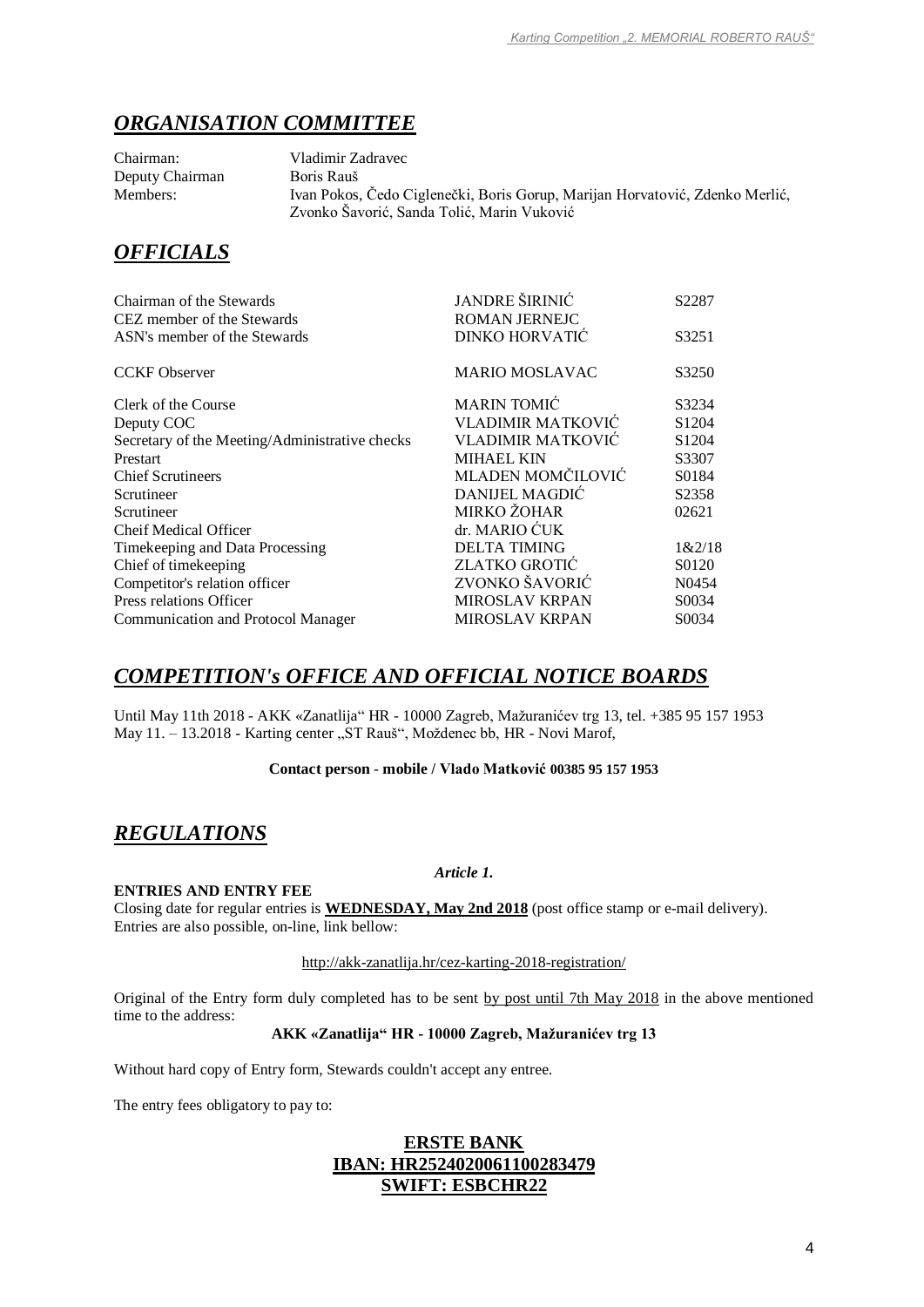| - HRK 750,00 / 100 €          | - CEZ Championship                                      |
|-------------------------------|---------------------------------------------------------|
| - HRK 350,00 / 47 $\epsilon$  | - Class 1                                               |
| - HRK 750,00 / 100 €          | - all Classes for Croatian Championship,                |
| - HRK 750,00 / 100 $\epsilon$ | - Slovenian Championship                                |
| - HRK 750,00 / 100 €          | - Serbian Championship                                  |
| - HRK 350,00 / 47 $\epsilon$  | - Championship of North League or Cup of City of Zagreb |

#### **Entries are valid only if the entry fee has paid (a payment receipt must be sent to the Organiser together with the completed entry form)!!!**

Organiser should accept late entries with the payment of the entry fee in double amount. The entry fee will not be refunded to the drivers who did not come to the event.

Entries should be possible by official Entree form or on line.

Entries must be sent with the attached hard copy of official Entry form duly completed, signed by driver and attestation by the parent club / Competitor (with sign and stamp).

Incomplete and unverified entries will not be accepted.

Organizer will send confirmation of receipt to the registered drivers, as well as checkout some of the classes in case of insufficient number of competitors.

Possible changes to application information must be sent to the Organiser no later than 48 hours before the start of the Meeting.

In case that somebody of competitors/drivers who payed entry fees, can't arrived the event, this entry fee can't be reimbursement.

Organiser will notice the participants of the cancellation of the event in case of *Force Majeure*.

#### *Article 2.*

#### **ELIGIBLE PARTICIPANTS**

Competition is allowed for all drivers and competitors the requirements of the Articles 11.1 of CEZ, 11. & 12. of the CCKF Sporting Regulations and SPORTSTIL CUP, all valid for karting sport for 2018.

#### *Article 3.*

#### **ACCREDITATION**

Organiser will issue accreditations for all the members of CCKF Management and Supervisory Board, and for members of CCKF Commissions for karting sport who previously announce the arrival to the event. Officials can take over their accreditations personally in the Office of the event on Circuit in Novi Marof.

#### *Article 4.*

#### **CLASSES**

Croatian Championship will be held in the following Classes:

- Class 1 BABY KART - Class 2 – ROTAX MICRO
- Class 6 & 7 ROTAX DD2 / MASTER - Class  $8 - KZ2$
- Class 3 ROTAX MINI / MINIKART Class 9 KZ2 MASTER
- Class 4 ROTAX JUNIOR
- Class 5 ROTAX MAX
- 
- 

#### *Article 5.*

#### **SCORING**

Scoring of all Classes for CCKF licensed drivers will be according the Article 7. of the CCKF Sporting Regulations for karting sport - Appendix for 2018.

Scoring for all Classes in CEZ Championship, as well in SPORTSTILL CUP, will be according the Regulations of this Championships.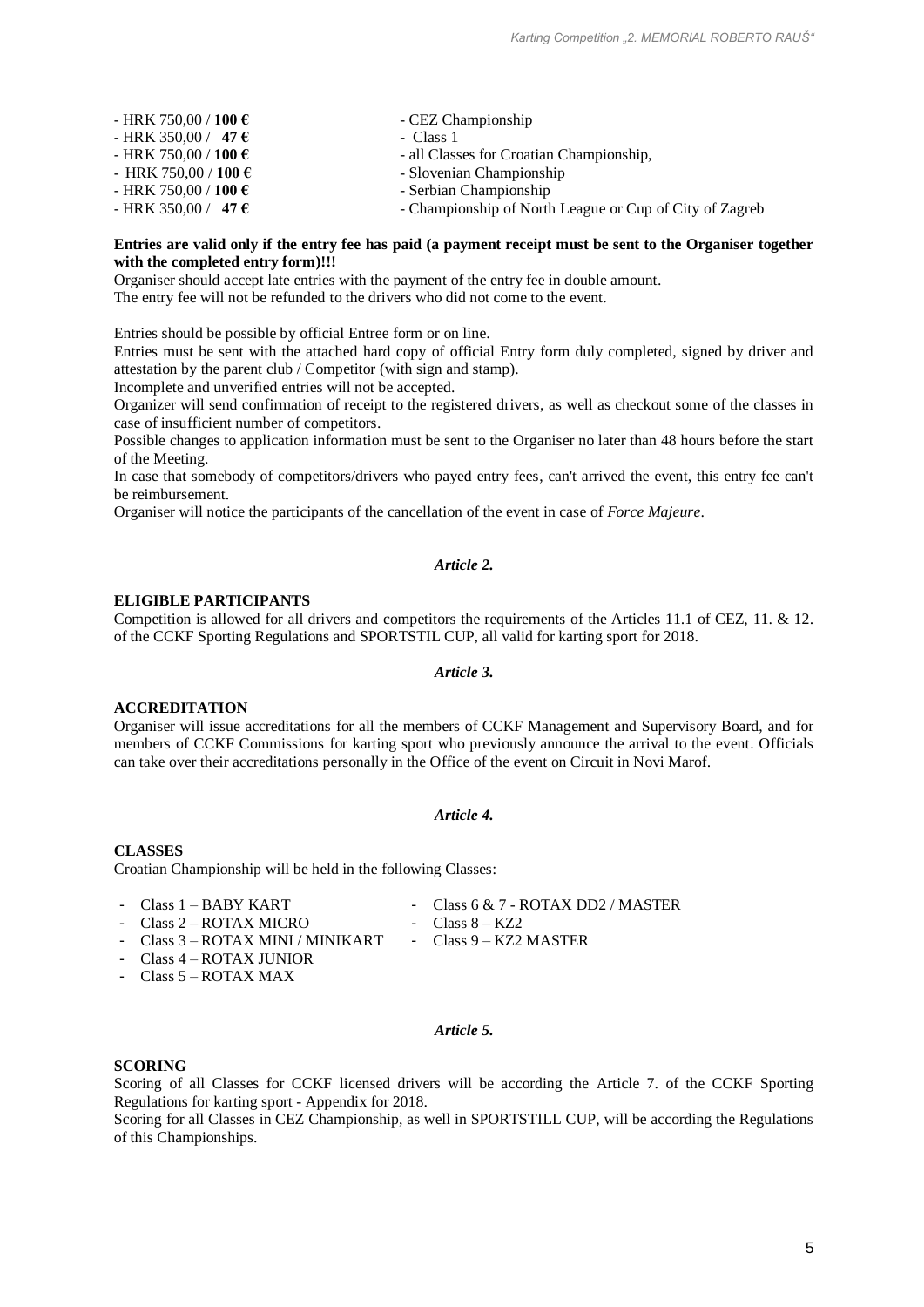#### *Article 6.*

#### **TRACK**

Track on Karting centre "ST Rauš" in Novi Marof, length: 1.295 meters, width: 7,50 - 10 meters. Drives the left circle.

#### *Article 7.*

#### **STARTING NUMBERS AND STARTING PLACES**

Starting numbers will be determined according the Article 8. of the CCKF Sporting Regulations for karting sport - Appendix for 2018.

Starting places will be determined according the Article 19. of the CCKF Sporting Regulations for karting sport - Appendix for 2018.

Starting numbers and starting places in CEZ and SPORTSTILL will be determined according to valid Regulations.

#### *Article 8.*

#### **SCHEDULE**

Schedule (Programme) is integral part of these Supplementary Regulations.

#### *Article 9.*

#### **PRACTICES**

Free paid practice will be held on Friday and Saturday, 11th and 12nd May 2018 from 10:00 a.m. - 06:00 p.m. under the supervision of the Organiser, according the special schedule and maximum of the allowed drivers on the Circuit "ST Rauš".

Entry fee for free practice during every single day in the amount of  $HRK 250,00/34 \epsilon$  will be paid in the Office of the event before the first entrance of each driver to the circuit.

#### **RACES**

Races for Croatian Championship will be held according the Article 21. of the CCKF Sporting Regulations for karting sport - Appendix for 2018.

The length of the races:

| $\sim$ 10 $\pm$ | Class 1                 | 4 promotion laps |
|-----------------|-------------------------|------------------|
| $\sim$          | Class 2                 | 8 laps           |
| $\sim$          | Class 3                 | 11 laps          |
| $\sim$ 10 $\,$  | Classes $4,5,6$ and $7$ | 14 laps          |
| $\sim$          | Classes 8 and 9         | 16 laps          |

#### *Article 10.*

#### **START**

ISC Regulations, as well Regulations of the Article 20. of the CCKF Sporting Regulations for karting sport - Appendix for 2018 will be applied.

#### *Article 11.*

#### **SIGNALING**

During practices and races, ISC Regulations, as well the regulations of the Article 22. of the CCKF Sporting Regulations for karting sport - Appendix for 2018 will be applied.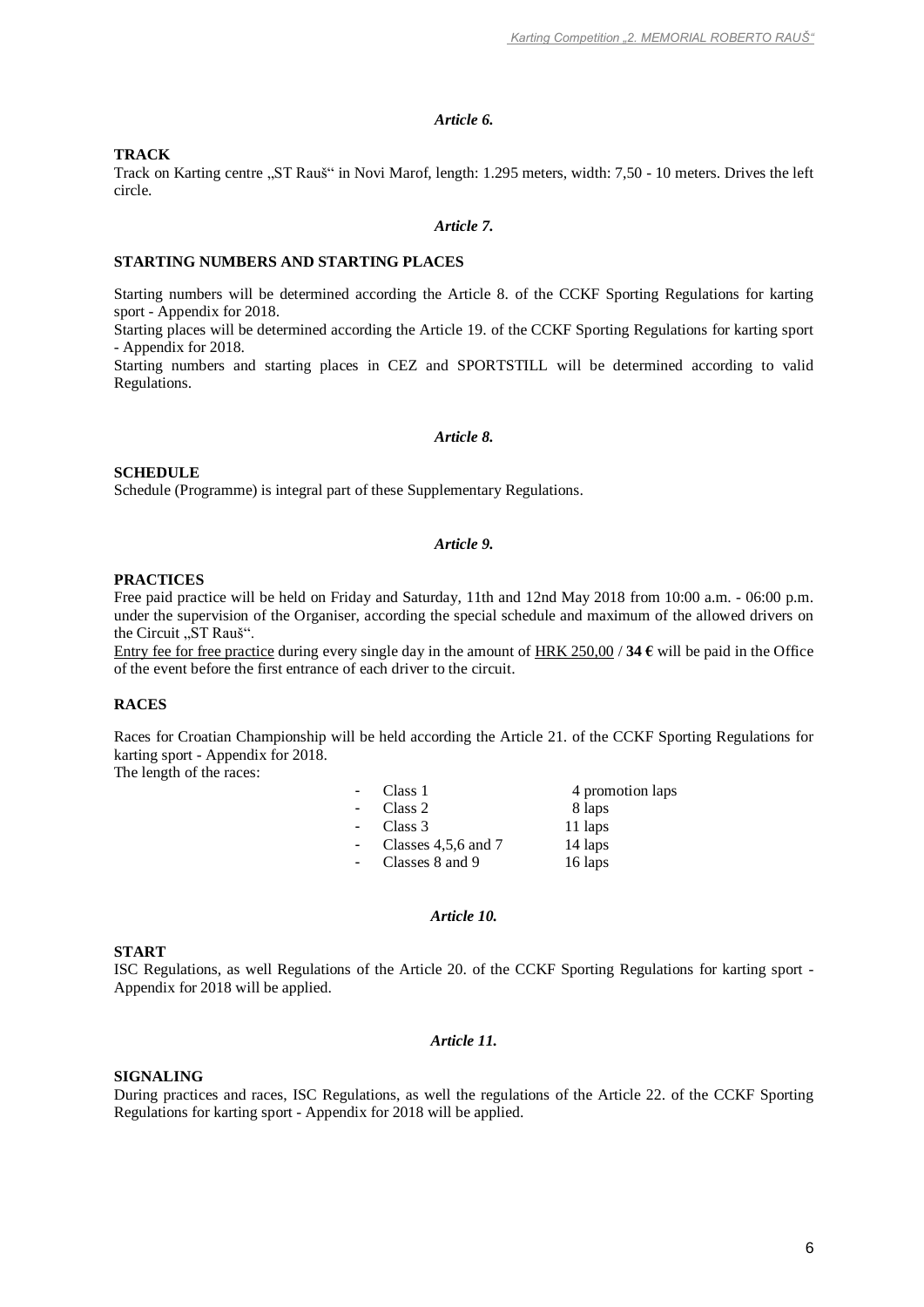#### *Article 12.* **TECHNICAL REQUIREMENTS FOR THE VEHICLES**

All karting vehicles must comply to the announced classes of the CEZ, Croatian Championship and SPORTSTIL CUP, according the Technical Regulations of all three Championships / CUP for karting sport - Appendix for 2018.

Engines must be prepared in a manner to enable sealing of the crankcase housing and head-cylinder set. Technical Committee of the Organiser can seal all the registered engines.

| Gear ratio rules:        | <b>Front</b>              | Rear                             |
|--------------------------|---------------------------|----------------------------------|
| Clas 2 – Rotax Micro Max | $15 /$ dry / wet          | 65-66 / $\frac{dy}{dx}$ / wet    |
| Clas 3 – Rotax Mini Max  | 14/dry<br>$13 - 14$ / wet | 73 - 77 / dry<br>$73 - 77 /$ wet |

#### *Article 13.*

#### **CONDITIONS FOR TIRES**

Regulations of the Technical Regulations of all three Championships / CUP for karting sport - Appendix for 2018 and possible associated Bulletins will be applied.

#### *Article 14.*

#### **OFFICIAL GAS STATION**

According the Article 13. of the CCKF Technical Regulations for karting sport - Appendix for 2018 participants can buy fuel at the gas station "INA" in Novi Marof, Grane 155 (from the direction of the track towards the centre of the city of Novi Marof at the roundabout on the left app. 200 meters). Working time: from 06:00 a.m. - 10:00 p.m. every day.

#### *Article 15.*

#### **PENALTIES**

Application of penal provisions will be according the ISC Regulations, as well Article 23. of the CCKF Sporting Regulations for karting sport - Appendix for 2018.

#### *Article 16.*

#### **PROTESTS AND APPEALS**

The ISC Regulations, as well Article 25. of the CCKF Sporting Regulations of karting sport - Appendix for 2018 will be applied.

#### *Article 17.*

#### **RESULTS**

Regulations of the CEZ, CCKF and SPORTSTIL CUP of karting sport for 2018 will be applied.

#### *Article 18.*

#### **PRIZE GIVING - CROATIAN CHAMPIONSHIP AND INTERNATIONAL COMPETITORS**

Prize Giving Ceremony will take place according Programme after the announcement of temporary results.

CEZ Championship:

- according CEZ regulations

|  | Croatian Championship: |
|--|------------------------|
|--|------------------------|

| - Baby kart   | Cups | to all participants       |
|---------------|------|---------------------------|
| - all Classes | Cups | to $1. - 3$ . places      |
| - Clubs       | Cups | to $1. - 3$ . places      |
| - Teams       | Cups | to $1. - 3$ . places      |
|               |      |                           |
|               |      | Cups to $1. - 3$ . places |
|               |      |                           |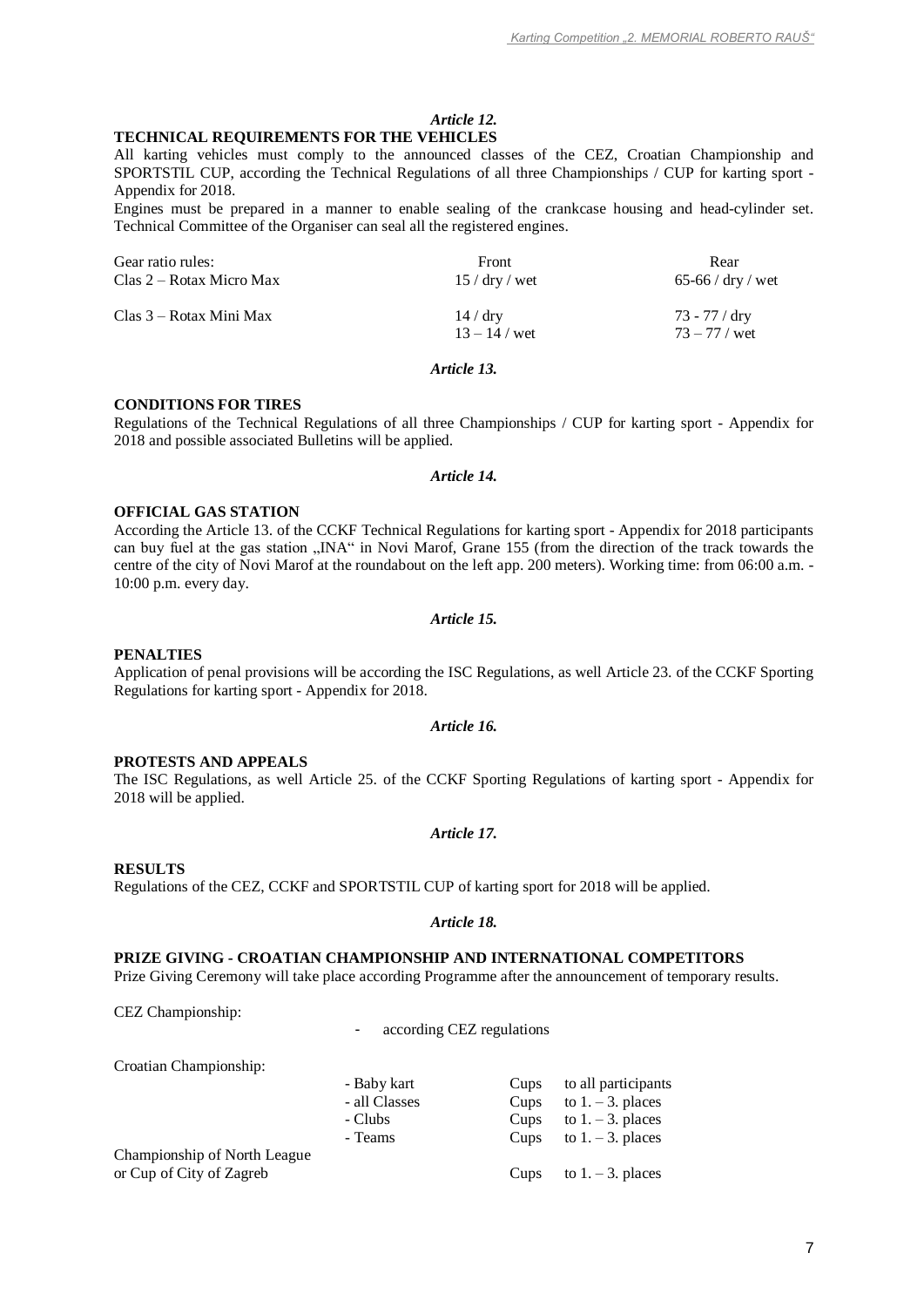#### SPORTSTIL CUP: - according Regulations of this Cup

The winner of each single race will receive the medal after the finish line.

Drivers in Classes with international participants will receive special cups for 1st - 3rd place total within the class, based on the results of two races.

Entry fee for teams is possible to be paid at the administrative checks. It is advisable to announce the entry of team by the closing date for entries, and entry form for teams can be fulfilled at the administrative checks and must be accompanied by the Competitor's licence.

#### *Article 19.*

#### **RESPONSABILITY FOR THE DAMAGES CAUSED**

Drivers and mechanics bear full responsibility for material and personal damage caused in the paddock and on the track during the event, except on the track during the practices and races.

Organiser does not accept responsibility for drivers for personal injury and damage done to themselves, third parties, vehicles or objects.

Organizer accept responsibility for vehicles at a time they are placed in Parc ferme.

#### *Article 20.*

#### **LEGAL RESPONSABILITY**

By participation in the competition, every driver and competitor disclaim the right of any complaint in connection the possible accidents that might befall them or their assistants during practices and/or races, or on the way from the Service park to the track and back. This waiver applies in relation to FIA, CCKF, organizer, co-organizers and technical performer of the Meeting, all the officials and other participants (drivers and their assistants).

Driver is responsible for all possible violations of FIA and/or CCKF regulations, both in his own name and in the name of his assistants and other persons which are in any way related to his performance at the competition.

#### *Article 21.*

#### **KNOWLEDGE OF THE SUPPLEMENTARY REGULATIONS**

Drivers and competitors by signing the Entry form declare that that they are informed with the terms of all Regulations mentioned in the introductory part of these Supplementary Regulations – fragment "ORGANISATION".

#### *Article 22.*

#### **FINAL APPOINTMENTS**

During The event from May 11th to May 13th 2018 in the service park and in the Karting centre "ST Rauš" Novi Marof **is strictly forbidden using of barbecue and open fire**! For the purpose of nutrition, catering object of the Karting centre will be open.

Every single motorhome / kamper / trailer which will be on the land of Karting Centre, must pay 150 kn / 20  $\epsilon$ for right of using electric power and water during three days of event.

The Organiser reserves the exclusive right of amendments and changes of the Supplementary Regulations (information, bulletins), and to postpone or cancel the event in case of *Force Majeur*, and participants will be timely informed.

Secretary of the Meeting Clerk of the Course

*VLADIMIR MATKOVIĆ MARIN TOMIĆ*

This Supplementary Regulations are checked and contain all the elements required by the CCKF-OKS Sporting Regulations of karting sport for 2018 and Appendices.